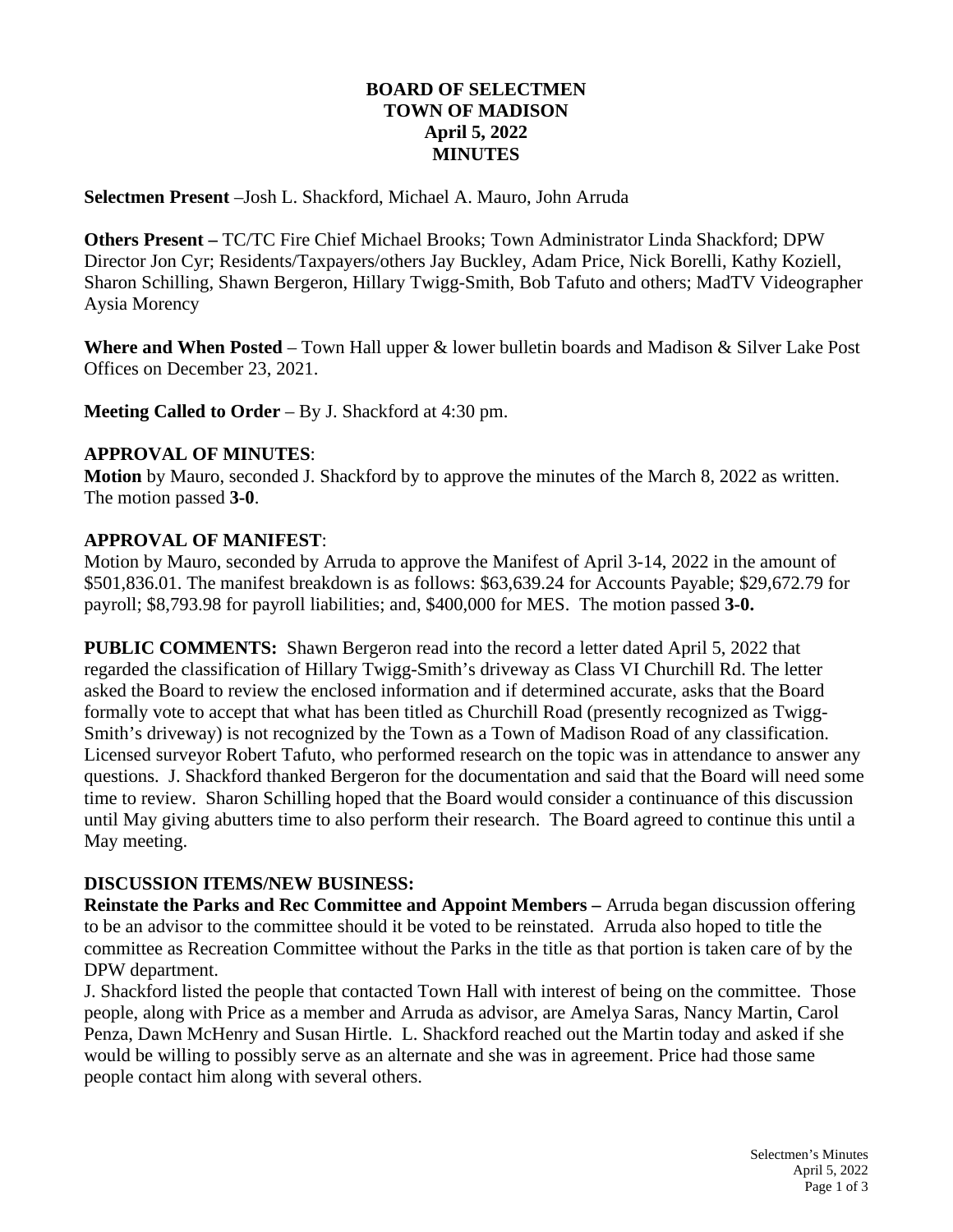**Motion** by Arruda, seconded by Mauro to appoint Price, Saras, Penza, McHenry and Hirtle as members with Martin serving as an alternate. The motion passed **3-0.**

**Motion** by J. Shackford, seconded by Mauro to reinstate the Recreation Committee. The motion passed **3-0.** It was reiterated that this committee will have to keep minutes and post their meetings in accordance with RSA 91A.

**Tax Anticipation Note Paperwork** – At the March 8<sup>th</sup> meeting the Board agreed to move forward with obtaining a TAN from Northway Bank. The paperwork was present to the Board for signatures. **Motion** by J. Shackford, seconded by Mauro to sign the documents to secure a TAN for \$1,000,000.00 with an interest rate of 0.55%. The motion passed **3-0.** As in past years, it was noted that this will not be used unless absolutely necessary.

**Safety Cabinet Purchase –** Cyr asked the Board to approve the purchase of cabinets for storage of the brine system equipment. The Board agreed with the purchase. Cyr suggested this come from ARPA funds as an extension of the brine project. It was also suggested it could come from Town Projects. L. Shackford and Cyr will look closer and determine the best funding.

**Approval of Insurance Settlement for Truck #5-** Primex insurance has offered a settlement number for the coverage of Truck #5 that was totaled. The amount offered was \$89,500. **Motion** by J. Shackford, seconded by Mauro to accept the insurance settlement of \$89,500. The motion passed **3-0.** 

**OLD BUSINESS:** There was none

**Selectman Mauro's List** – No items

**Selectman Shackford's List –** No items

**Selectman Arruda's List-** The drawdown status is in line with 24% of the budget being spent at the 26% point of the year.

# **Department Heads' List:**

*Director Cyr –* A resident notified the DPW of a sink hole in front of the Historical Society. After investigation Cyr found an old box culvert leaking. This will need work that could include digging it up and repairing, which will all be done in house. L. Shackford asked if this could have contributed to water in the basement of the Historical Society with Cyr responding it is a possibility.

**Tax Collector Brooks** – Liens were executed on April 4<sup>th</sup>. The Town is at 98.95% of taxes collected for 2021 which is the best percentage of collection of historical record.

*Administrator's List –* L. Shackford asked the Board if they would approve the issuing of the 2022 P01 tax bills noting that the cushion of the approximately \$200,000 that will be received early will assist in the Town's cash flow. Brooks added that bills can be sent at any time but cannot be due before July 1 annually. The due date will be July  $5<sup>th</sup>$ . The Board approved sending out the 2022 P01 bills agreeing to sign the warrant out of session as soon as L. Shackford has it prepared.

# **SIGNATURE ITEMS:**

Manifest Payroll & Accounts Payable Checks Purchase Requisitions: